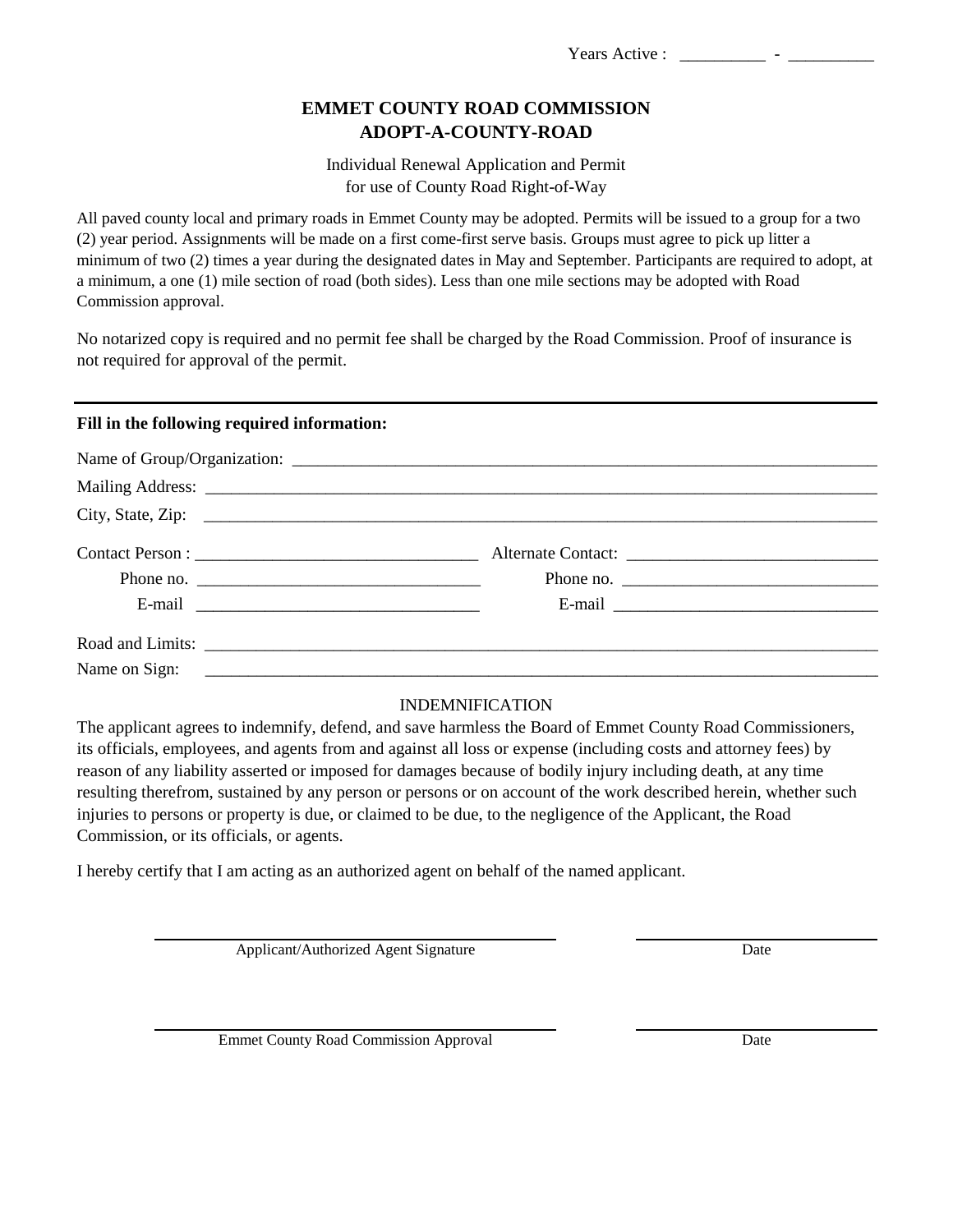## **ADOPT-A-COUNTY-ROAD: PERMIT CONDITIONS EMMET COUNTY ROAD COMMISSION**

This permit is being issued subject to the following conditions:

1. This permit grants to the permittee only those rights specifically stated herein and no other.

2. Issuance of this permit does not relieve the permittee from meeting any and all requirements of law or of other public bodies or angences.

3. Any operations in the county road right-of-way not covered by permit and the appropriate Road Commission specifications are in violation of the jurisdiction authority of the Road Commission with respect to the control of the county road right-of-way unless approved by the County Road Permit Agent. Any change or alterations in the permit activities requires prior approval of the Road Commission and may require a new permit.

4. The permittee shall be responsible for the cost of restoration of the Commission facilities and right-of-way determined by the Road Commission to be damaged as a result of the activities of the permittee.

5. The permittee shall save harmless the County Road Commission, Board of County Road Commissioners, and employees thereof against any and all claims for damages arising from operations covered by this permit.

6. This permit is not assignable and not transferable unless specifically agreed to by the Road Commission.

7. The permittee, upon request of the Road Commission, shall immediately cease operations and surrender this permit.

8. Participants must hold a safety meeting once a year prior to the first pickup, conducted by the adopting group. All participants must sign a form acknowledging the training. Forms shall be kept on file at the Road Commission office.

9. All participants must wear a Road Commission supplied yellow/green safety vest with reflective stripes while working in the right-of-way.

10. Group participants must be a minimum of twelve (12) years old unless otherwise approved. Participants under the age of 18 years old must have adult supervision at a rate of 1 adult for every 3 children.

11. All litter must be placed in bags provided by the Road Commission. Objects too large/heavy to be bagged shall be placed next to the bags. Full bags must be placed on the grassy area next to the shoulder for pickup. Full bags should be piled in one area on each side of road for Road Commission pick up.

12. The Road Commission will provide, install and maintain signs, noting the program and the participant. Only two identification signs per adopted section are allowed. These will be located near the beginning point from each direction.

13. Groups must have at least 3 people to participate. The groups primary and secondary contact information must be supplied on the permit application.

14. Groups failing to follow the guidelines or not participating in litter pickups for 2 periods of the year will have their permit revoked and the sign designation removed. That particular section of right-of-way will then be available for another group to adopt. The Road Commission shall retain the right to revoke any permit at any time.

15. All vehicles shall be parked well off the right-hand shoulder so as not to obstruct traffic in accordance with posted restrictions.

16. Groups must notify the Road Commission immediately if they intend to drop the program. All safety vests and unused garbage bags must be returned to the Road Commission when a group withdraws from the program.